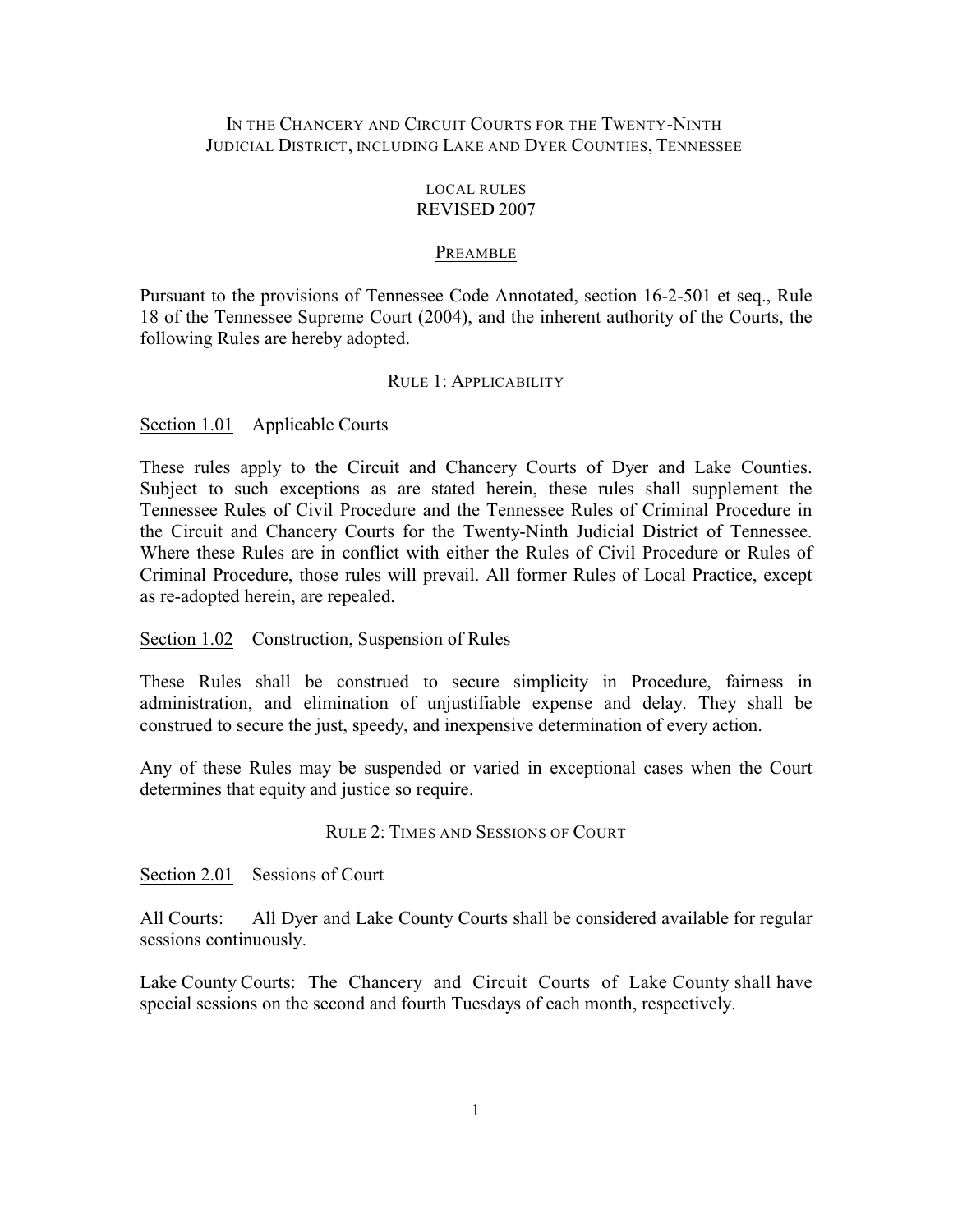## Section 2.02 Times of Sessions

Court shall convene at 9:00 a.m. or at such times as the Court directs.

#### Section 2.03 Prohibited Practices

Smoking, chewing tobacco, drinking beverages, eating and using profanity in the courtroom are prohibited.

#### Section 2.04 Courtroom Attire

Counsel, witnesses and litigants shall be appropriately dressed and male counsel shall wear jacket and tie. Inappropriately dressed persons may, at the discretion of the Court, be excluded from the proceedings.

#### Section 2.05 Conduct of Counsel

During trial, counsel shall avoid the use of first names of witnesses, jurors and opposing counsel. In the absence of a bailiff, as an officer of the Court, counsel shall advise all present in the courtroom to rise when the Judge enters. Counsel shall stand while examining witnesses, making objections, and presenting arguments to the Court.

#### Section 2.06 Contacting the Judge

Neither counsel nor any party to a pending action shall contact the Judge except in open court or by letter, a copy of which shall be sent to opposing counsel. The following shall be considered exceptions to this rule: (1) emergency situations, (2) applications for injunctive relief or *ex parte* orders, or (3) setting a date for hearing.

#### RULE 3: DISCOVERY - CIVIL CASES

Section 3.01 Elimination of Filing Requirements

Depositions, interrogatories, requests for documents, requests for admissions and answers and responses thereto shall not be filed unless ordered by the Court or required for actual use in a proceeding.

## Section 3.02 Discovery Disputes

To curtail undue delay, the Court will refuse to rule on any motion for discovery unless moving counsel shall first file with the Court at the time of filing of the motion, a statement certifying that he/she has conferred with counsel for the opposing party in a good faith effort to resolve by agreement the issues raised and that counsel have not been able to do so. If counsel for any party advises the Court in writing that any opposing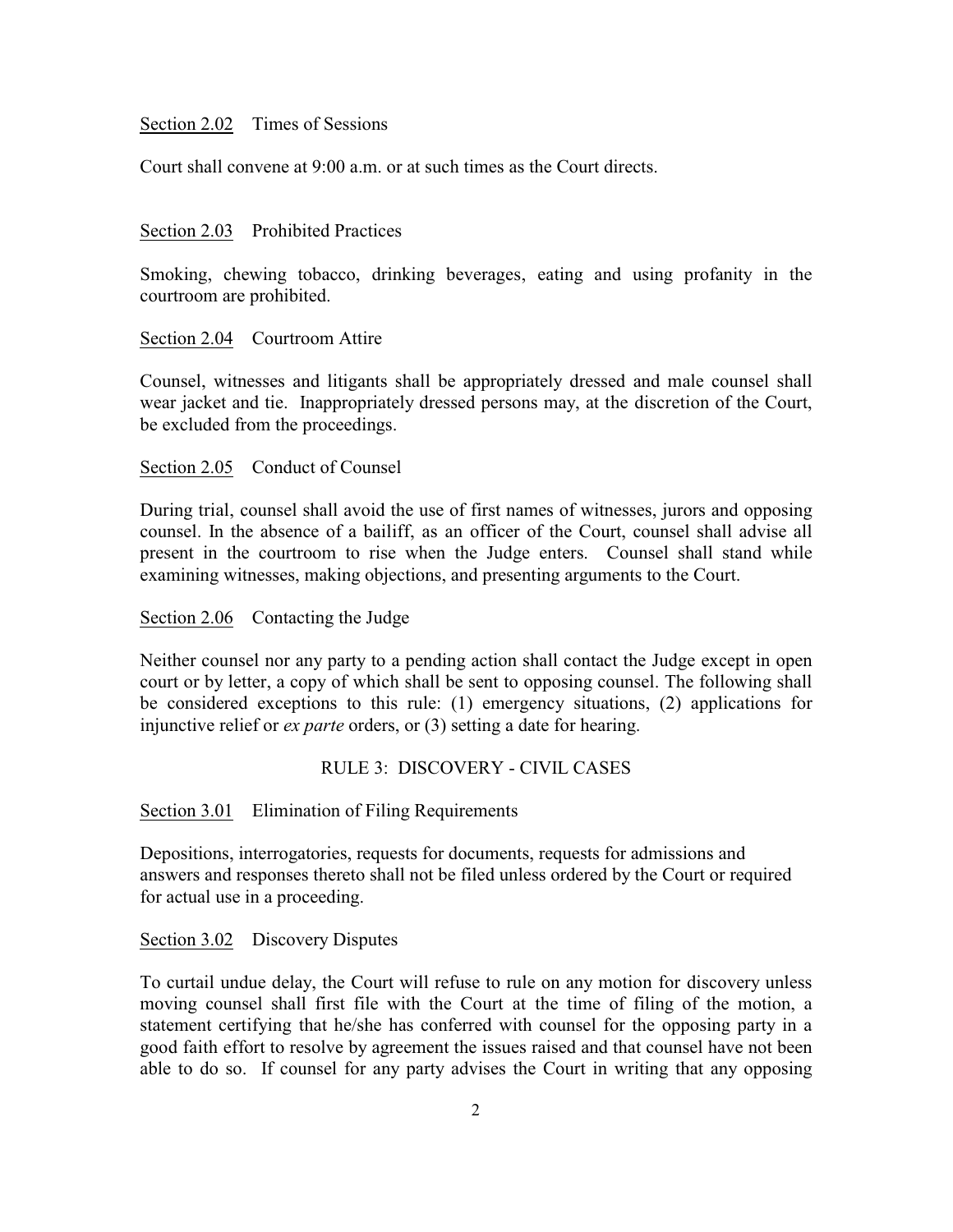counsel has refused or delayed a discussion of the problems covered in this subsection, the Court may take such action as is appropriate to avoid delay.

## RULE 4: MOTIONS IN CIVIL CASES

### Section 4.01 Motions and Responses

Every motion which may require the resolution of an issue of law and every motion or response in which legal authority is relied upon shall be accompanied by a memorandum of law and facts in support thereof. In all cases involving motions under TRCP 12 or 56, a copy of the motion, memorandum, 56.03 statement of material facts (if applicable), the appropriate excerpts from depositions or hearing transcripts, and any other pleadings and documents (or excerpts from such documents) relied upon or necessary or useful to the Court in ruling on the motion shall be provided directly to the Judge who will hear the motion, sufficiently in advance of the hearing to permit the Judge a reasonable opportunity to appropriately review them. Counsel providing documents to the Judge shall copy all opposing counsel or unrepresented parties with such documents.

Section 4.02 Setting Civil Motions for Hearing

(A) It is the responsibility of counsel upon filing a motion to first confer with opposing counsel and the court secretary to secure a mutually agreeable time for hearing. Upon failure to agree, moving counsel shall give formal notice of a hearing date secured from the court secretary. Any date must be confirmed with the appropriate judge's secretary.

(B) Motions may also be set upon the Court's own motion by notice to Counsel.

Section 4.03 Motions for New Trial or to Alter or Amend Judgment

All motions for a new trial or to alter or amend a judgment must be heard within thirty (30) days of filing. It is the responsibility of counsel filing the motion to secure a timely court date pursuant to Rule 4.02.

#### RULE 5: SETTLEMENTS

Section 5.01 Notification

Whenever a case is settled or dismissed, it is the duty of counsel to notify the court secretary, Circuit Judge or Chancellor, and all witnesses immediately.

Section 5.02 Presentation of Settlements

Proposed workers' compensation and minors' settlements shall be heard on motion days as per Rule 4.02 or as otherwise set by the Court. See also Rule 17.02.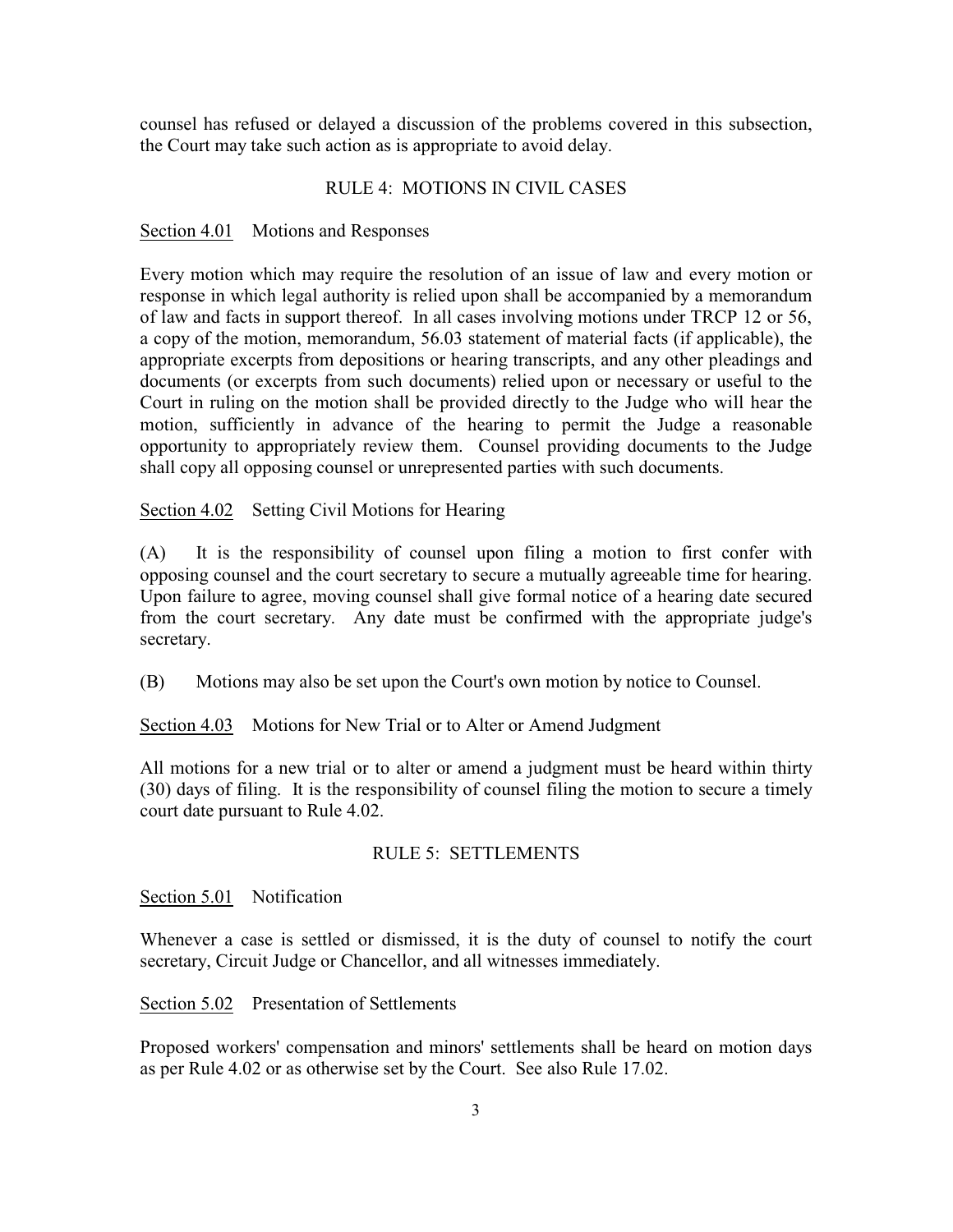# RULE 6: SETTING CIVIL CASES FOR TRIAL

# Section 6.01 Method of Setting

Civil cases shall be set for trial in one of the following ways:

- (a) by agreement of counsel with a date secured from the court secretary;
- (b) by motion of counsel; or
- (c) by the Court with notice to counsel.

Section 6.02 Motion to Set

If at any time counsel for any party feels that a certain case is ready for trial and if counsel is not able to reach an agreement on a trial date with other counsel of record, counsel may file a Motion to Set. Said motion shall contain a notice of the time and place for hearing the Motion to Set.

Section 6.03 Trial Certification

Whenever counsel seeks the setting of a case, counsel is deemed to certify the following:

- (1) the case is at issue;
- (2) all depositions have been taken;
- (3) settlement has been attempted, or mediation has been scheduled (or a motion to waive mediation has been filed in compliance with Local Rule 16.02);
- (4) all pending objections and motions have been disposed of;
- (5) all necessary witnesses have been located and, insofar as can be determined, will be available; and
- (6) the case is ready for trial in all respects foreseeable to counsel.

Section 6.04 Civil Docket Calls

Civil Docket Calls for the Circuit and Chancery Courts are abolished.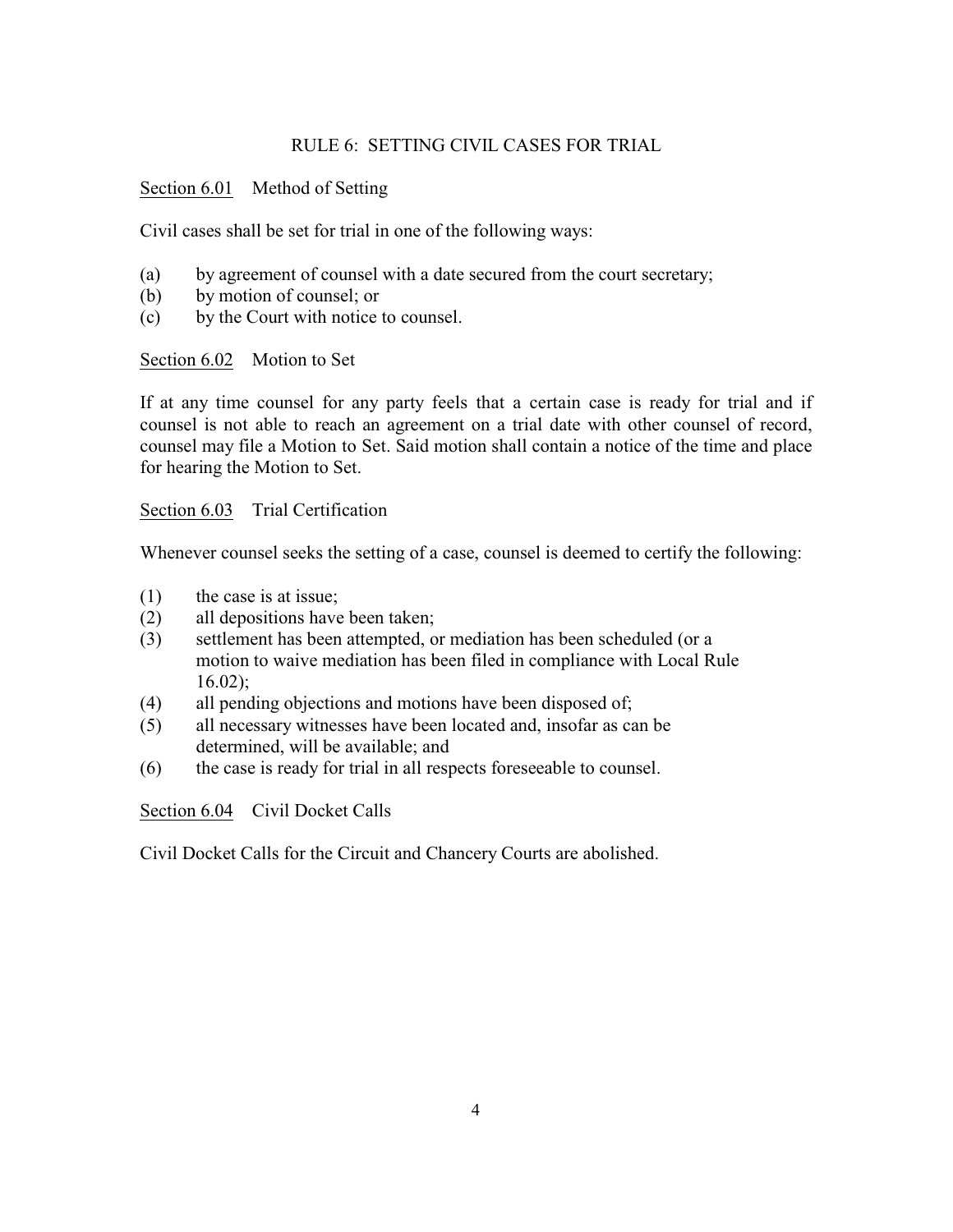### RULE 7: CONTINUANCES

#### Section 7.01 General Rules

Continuances are looked upon with disfavor by the Court. Once set, cases may not be continued by agreement of counsel but may only be continued by the Court for good cause shown. Requests shall be by written motion with affidavit or oral motion in open court except in emergencies. There should be no ex parte communications regarding a continuance. The Court desires to hear from all counsel simultaneously.

### Section 7.02 Absence of Material Witness

The absence of a witness shall not be grounds for a continuance unless a subpoena was issued at least seven (7) days prior to trial for a witness within the county and fourteen (14) days for out-of-county witnesses.

## RULE 8: PRE-TRIAL CONFERENCE

Section 8.01 A pre-trial conference shall be held for each case in which the Court determines a conference would be beneficial.

Section 8.02 Each party appearing in the action shall be represented at the pre-trial conference by counsel who will conduct the trial, or by co-counsel with full knowledge of the case and with the authority to bind such party by stipulation. Unrepresented parties shall appear at the pre-trial conference.

Section 8.03 In the event of the failure of a party or parties to appear pursuant to the pre-trial order of the Court, the Court shall take appropriate action, which may include proceeding with either the entry of an order of dismissal, or in the alternative, allowing a party to proceed by default in accordance with Rule 55 of the Tennessee Rules of Civil Procedure.

### RULE 9: INTERROGATORIES

#### Section 9.01 Limited Number

No more than thirty interrogatories shall be served upon any party without leave of the Court, a subpart of an interrogatory counting as an additional interrogatory. Any motion that seeks permission to serve more than thirty interrogatories shall set out the additional interrogatories that counsel is requesting to be served together with the reasons establishing good cause for the service of same. Should a party be served with more than thirty interrogatories, including sub-parts, without order of the Court, that party shall respond only to the first thirty.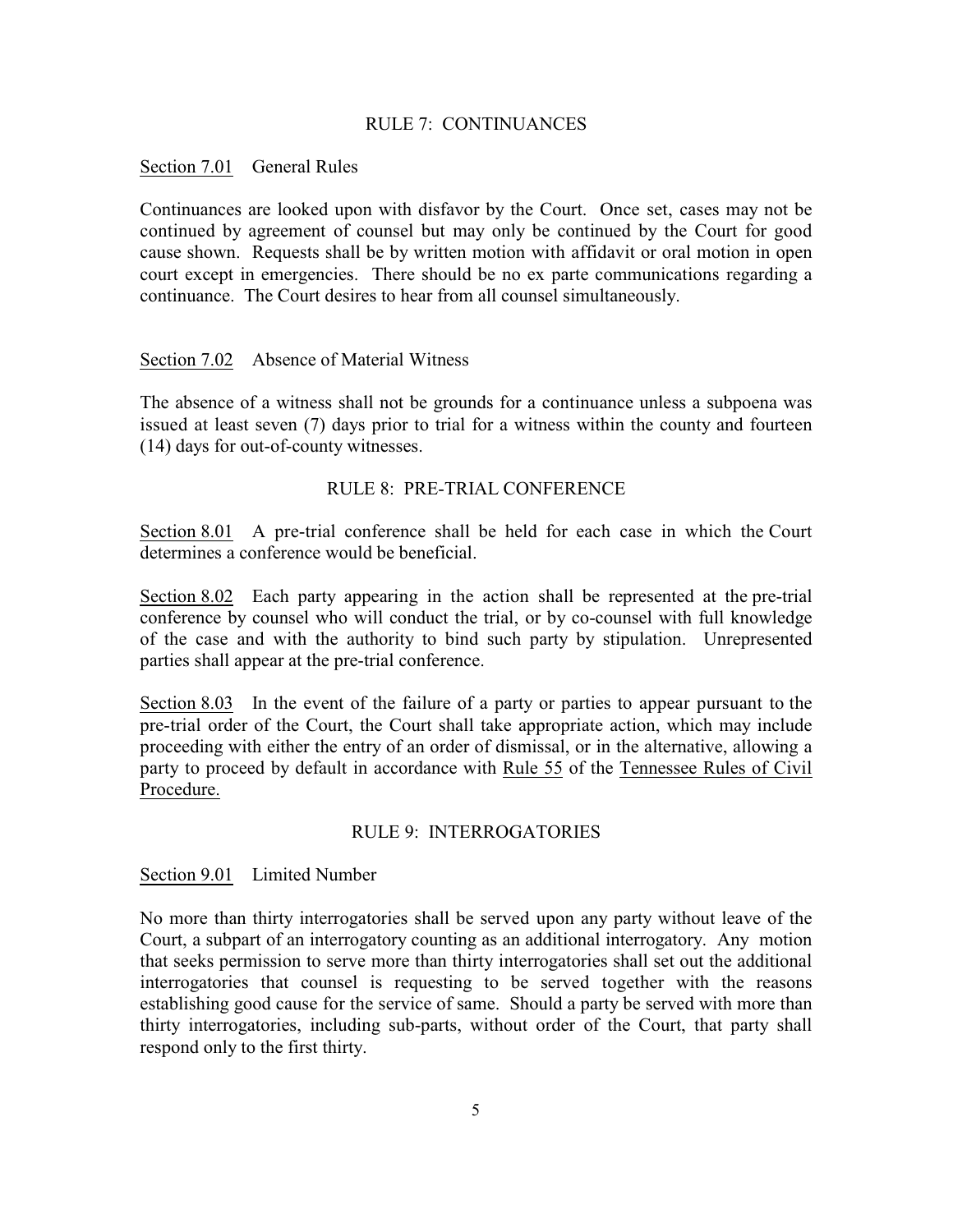### Section 9.02 Answer

When answering interrogatories and requests for admissions, the replying party shall, as a part of his/her answer, set forth immediately preceding the answer the question or the request made with respect to which such answer is given.

### RULE 10: STATUS CONFERENCE/SETTLEMENT CONFERENCE

Section 10.01 In an effort to expeditiously and economically bring civil actions toward a final conclusion, either the Circuit Court Judge or Chancellor may conduct a status conference with the attorneys for the parties or with any unrepresented party. The Status Conference may be scheduled within one hundred twenty (120) days of the filing of the complaint. It shall be the purpose of the Status Conference to agree upon a Scheduling Order that limits the time:

- 1. to join other parties;
- 2. to amend the pleadings;
- 3. to file and hear motions;
- 4. to complete discovery;
- 5. to resolve all other pre-trial matters; and
- 6. To complete any alternative dispute resolution.

Section 10.02 The Scheduling Order, once entered, shall not be modified except by leave of the Judge upon a showing of good cause. The Status Conference may be waived entirely if the parties can agree upon a Scheduling Order and the Scheduling Order is approved by the Court prior to the scheduled date of the Status Conference.

Section 10.03 If any alternative dispute resolution is unsuccessful and it becomes necessary to try the lawsuit, then either Judge may conduct a Pre-Trial Conference pursuant to Rule 16 of the Tennessee Rules of Civil Procedure and Rule 8 of the Uniform Local Rules of Court.

### RULE 11: DORMANT CASES

To expedite cases, the Court may take reasonable measures to purge the docket of all cases where the cases have been dormant for an extended time without cause shown. Cases pending for more than eighteen (18) months may be placed on the dormant list if they have not been set for trial or an appropriate scheduling order has not been entered. A notice that the case is considered as dormant will be sent to the attorneys involved or to the parties if they are not represented. If the action outlined in the dormant notice is not taken, the Court may dismiss the case. Such dismissal shall be without prejudice to refiling.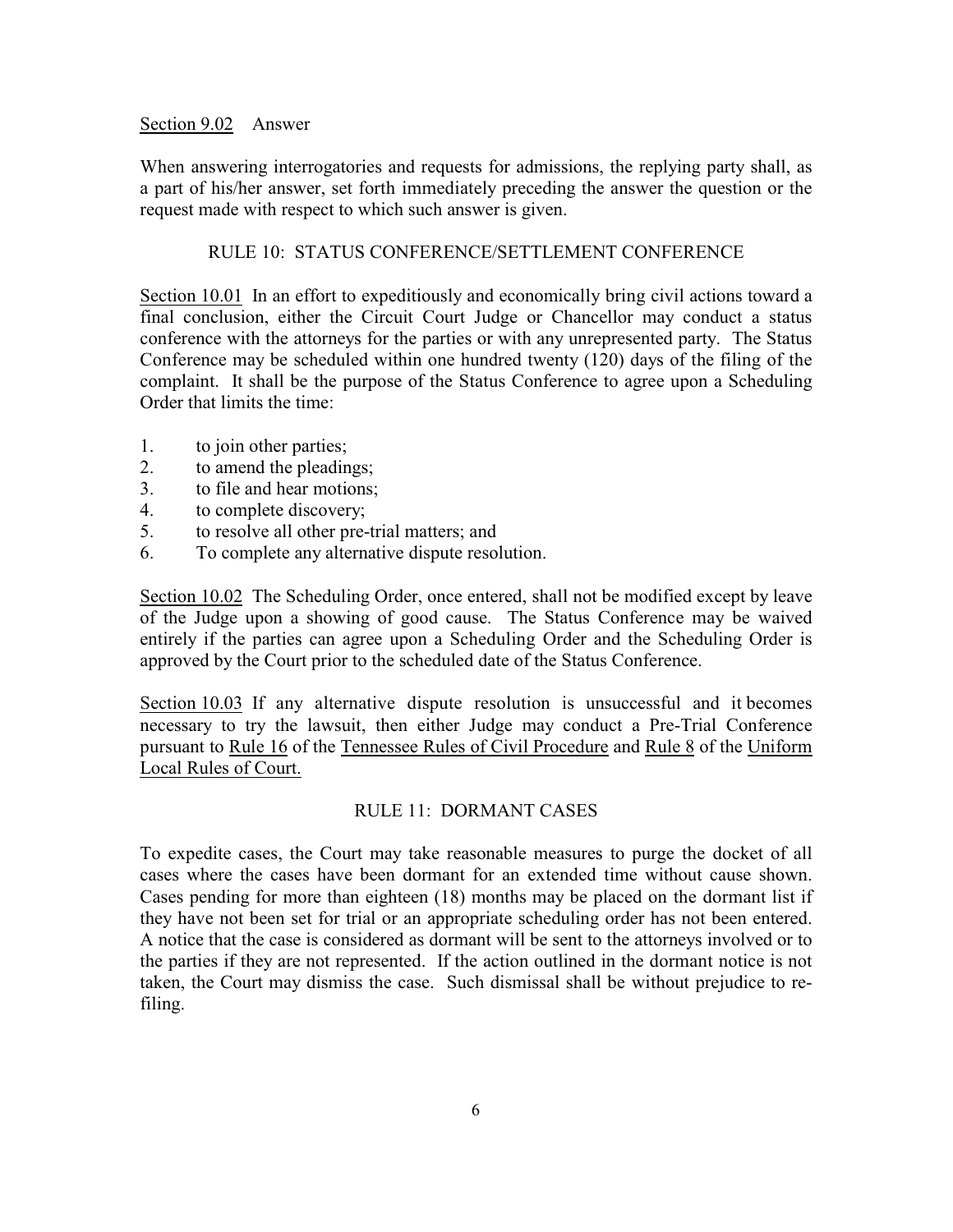### RULE 12: WITHDRAWAL OF EXHIBITS

After the final determination of any action, counsel shall have thirty (30) days within which to withdraw exhibits filed. In the event the exhibits are not so withdrawn, the Clerk may destroy or otherwise dispose of such exhibits without further notice to the parties or counsel.

# RULE 13: PREPARATION AND SUBMISSION OF ORDERS AND JUDGMENTS IN CIVIL CASES

Unless the Court directs otherwise, attorneys for prevailing parties will prepare orders for entry by the Court. All proposed orders must be submitted to the Judge within ten (10) days following the day on which the ruling is made by the Court. Unless the order is approved by all counsel, the order shall contain an appropriate certificate of service to either opposing counsel or party, if not represented, before the order will be signed by the Judge and entered on the docket.

## RULE 14: DOMESTIC AND ADOPTION CASES

#### Section 14.01 Hearing Dates; Filing of Documents

Uncontested divorce cases may be set at the request of counsel pursuant to Rule 4.02. See also Rule 17.02 as to the setting of uncontested cases. No agreement of the parties otherwise will be effective to supersede any statute requiring a divorce to be on file for a minimum amount of time prior to setting for hearing. In an uncontested case, the proposed Permanent Parenting Plan (with the child support worksheet attached) and Marital Dissolution Agreement, if applicable, shall be tendered to the clerk for placing in the file jacket no later than forty-eight (48) hours prior to the final hearing. The Court will not enter a permanent parenting plan until it has been reviewed by the parenting plan coordinator.

#### Section 14.02 Contested Cases

At least forty-eight (48) hours before the date of any contested divorce trial, the parties shall file with the Clerk a document executed by both parties which sets forth the parties' real and personal property pursuant to the criteria of T.C.A. § 36-4-121:

- (1) The agreed upon real and personal separate property of each of the parties and the value thereof;
- (2) The agreed upon real and personal marital property of the parties and the value thereof;
- (3) The remaining real and personal property of the parties and the value thereof, the character of which is to be decided by the Court. This last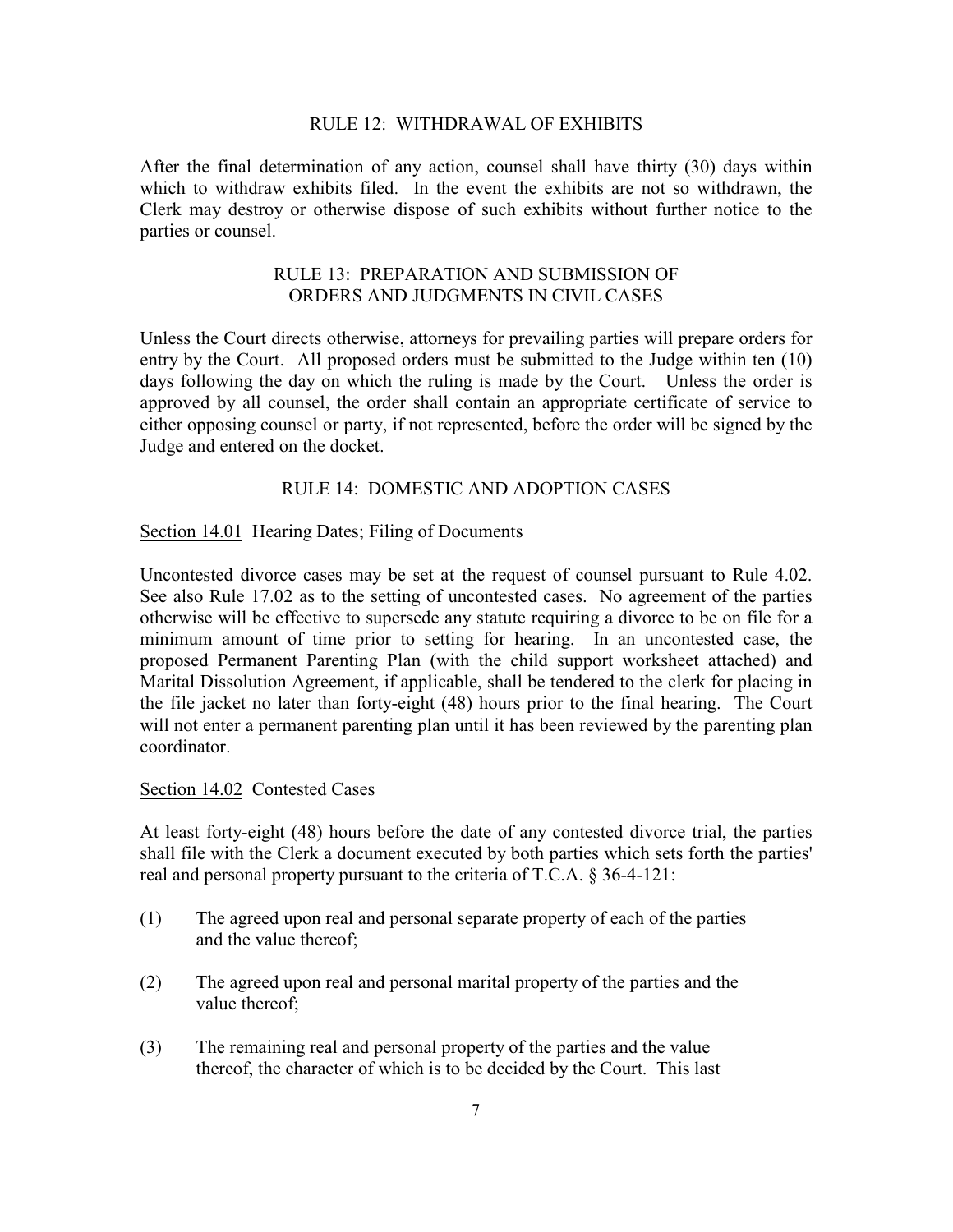item consists of all real and personal property of the parties not covered under the first two (2) items.

In all contested divorces, alimony, child support, and modification hearings, each party shall make a separate affidavit concerning income and expenses, which shall be filed with the clerk at least forty-eight (48) hours prior to the hearing. A copy shall be served on opposing counsel.

### Section 14.03 Alternative Dispute Resolution

It is the policy of the Court to encourage the settlement of issues in divorce cases and in post-divorce child custody and visitation disputes. In any divorce case which is contested as to any material issue and in all disputes regarding child custody or visitation, the Court shall require the parties to participate in an Alternative Dispute Resolution (hereinafter "ADR") process.

#### Section 14.04 Injunctions in Domestic Cases

A. As provided by Tennessee Rules of Civil Procedure 65, restraining orders may be granted in domestic relations cases, pending a hearing in the cause, upon a verified complaint or affidavit that the movant's rights are being or will be violated by the adverse party and that the movant will suffer immediate and irreparable injury, loss or damage before notice can be served and a hearing held. A hearing to continue, modify, or dissolve the restraining order shall be scheduled by the moving party within fourteen (14) days of the issuance of the restraining order and appropriate notice of such hearing shall be provided. Counsel preparing a restraining order shall include language setting the case for such a hearing and shall leave blanks for the insertion of the date and time of the hearing.

B. The proof submitted to the Court in any ex parte proceeding wherein extraordinary relief is sought shall be in writing and in verified or affidavit form.

#### Section 14.05 Child as a Witness

A party requesting to call a minor child as a witness in a divorce case, or where custody or visitation is an issue, shall notify the Court and the adverse party or party's counsel of such intention not later than ten (10) days prior to the ADR session or ten days prior to the final hearing if no ADR session is held.. The Court may require a pre-hearing conference to determine the general nature of the child's testimony and to discuss possible alternatives. Compliance with this rule does not excuse the party from complying with the requirements of T.C.A. § 36-6-102 or other applicable statutes.

Section 14.06 Guardian Ad Litem/Independent Professional Examination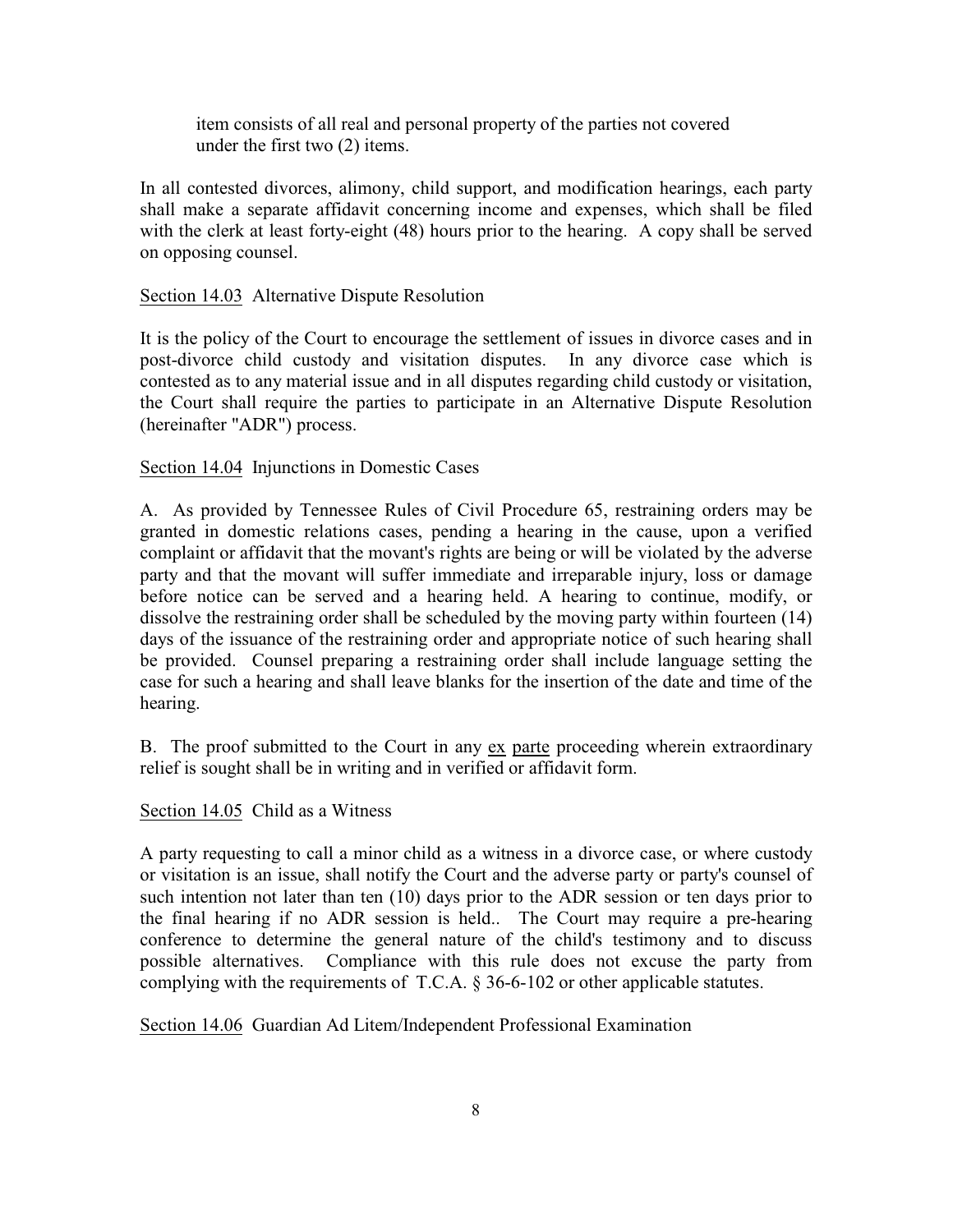A. In any domestic relations case dealing with minor children or incompetent persons, either party or the Court, on its own motion, may request the appointment of either a guardian ad litem, attorney ad litem, court-appointed special advocate, or an independent professional to investigate the facts of the case and make a report to the Court regarding the findings of such investigation. Both parties shall initially be equally responsible for the fees or costs involved unless there is an agreement that one party shall be solely responsible. The Court may require the parties to deposit funds with the Court to cover the expected costs. Such costs shall be taxed as court costs.

B. In order for the Court to be aware that these issues are pending, the attorneys are required to inform the Court in which the case is pending in writing prior to scheduling the case for trial.

C. In domestic relations cases where the parties propose a split residential arrangement wherein no child support shall be paid by either parent, the Court may, in its discretion, appoint a guardian ad litem, attorney ad litem, or special master to investigate the proposed arrangement and make an appropriate report and recommendation to the Court.

Section 14.07 Parental Cooperation and Responsibilities

(1) The parties are to discuss the discipline of their child/children, including the punishment to be administered by a step-parent, grandparent, or other child-care person when a child is in their care.

(2) Medical, Dental and Optical Expenses: If a party is to pay certain medical, dental or optical expenses, that party must pay the same or make satisfactory arrangements with the provider to pay the bill within twenty (20) days of receipt of a copy of the bill. Bills are to be submitted promptly to the other party but in no event longer than ten (10) days from the receipt. Cooperation is required for the filing of insurance claims. Insurance cards, claims forms, and all other pertinent information must be promptly furnished. Copies of bills are to be hand delivered or mailed to the other parent. In no event should the parties utilize the child/children to transfer the bills between the parties.

(3) Paramours: Any paramour of either parent to whom a parent is not legally married should not spend the night in the presence of, or in the same residence with, any minor child/children of the parties.

(4) Permanent Parenting Plan: A Permanent Parenting Plan shall be filed with the Court at the time a divorce is granted or parenting is changed. The Permanent Parenting Plan shall be on the statewide form.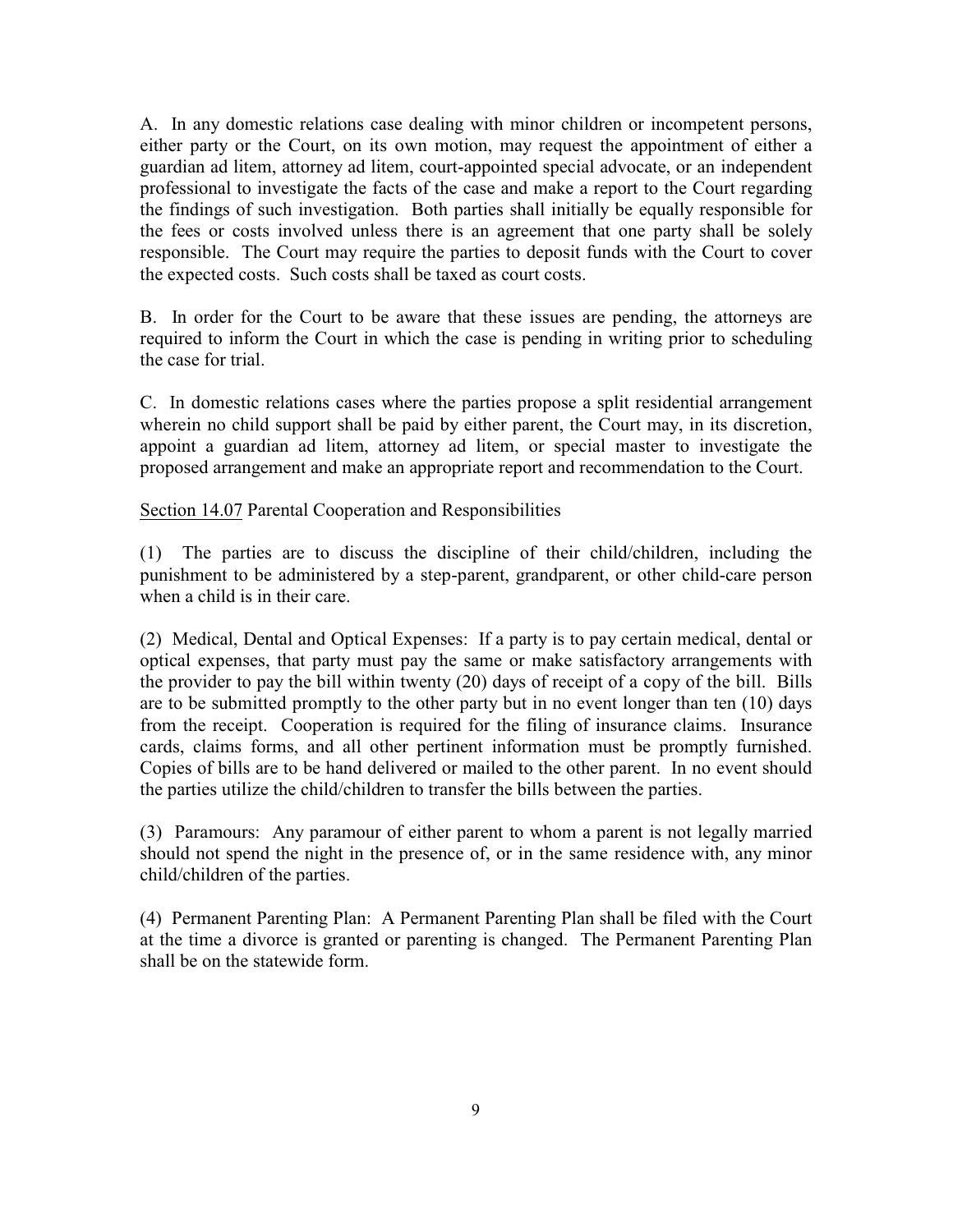Section 14.08 Shared Parenting Provisions

The following Shared Parenting Provisions are to be used as guidelines to establish shared parenting schedules. These provisions may be modified on a case by case basis by agreement of the parties, subject to approval of the Court, or when the Court deems modification appropriate and in the child's best interests.

(1) Weekend Time: The parent who does not provide the primary residence for the child or children shall have the children on alternate weekends from Friday at 6:00 p.m. until Sunday at 6:00 p.m.

(2) Summer Vacation: The parent who does not provide the primary residence for the child or children shall have parenting time from June 7 through June 21 and July 7 through July 21 each year. Child support payments will continue to be made in full during the summer.

(3) Christmas Vacation: The Christmas vacation shall be equally divided between the parents, with Christmas Eve and Christmas day specifically divided as follows: In even numbered years the parent who does not provide the primary residence for the child shall have the child or children from 6:00 p.m. on December 24 until 1:00 p.m. on Christmas Day. In odd numbered years the parent who provides the primary residence for the child shall have the child or children from 6:00 p.m. on Christmas Eve until 1:00 p.m. on Christmas Day. The remaining Christmas vacation shall be equally divided on such basis as the parents may agree.

(4) Thanksgiving Holiday: The parent who does not provide the primary residence shall have parenting time in the even numbered years from 6:00 p.m. on Thanksgiving Eve until Friday at 6:00 p.m. In the odd numbered years the parent who does not provide the primary residence shall have the children from 6:00 p.m. on Friday until 6:00 p.m. on Sunday.

(5) Spring and Fall Breaks: There are schools within the Judicial District that have a two (2) week Spring Break and a two (2) week Fall Break. For those schools that have a two (2) week Spring Break and a two (2) week Fall Break the following schedule applies:

Spring Break: The parent who does not provide the primary residence for the child or children shall have the child or children during the first week of spring break beginning at 6:00 p.m. on the day school is dismissed until 6:00 p.m. the following Friday. The parent who does provide the primary residence for the child or children shall have the child or children the second week of Spring Break.

Fall Break: The parent who provides the primary residence for the child or children shall have parenting time the first week of Fall Break from 6:00 p.m. the day school is out until 6:00 p.m. the following Friday. The parent who does not provide the primary residence for the child or children shall have parenting time the second week of Fall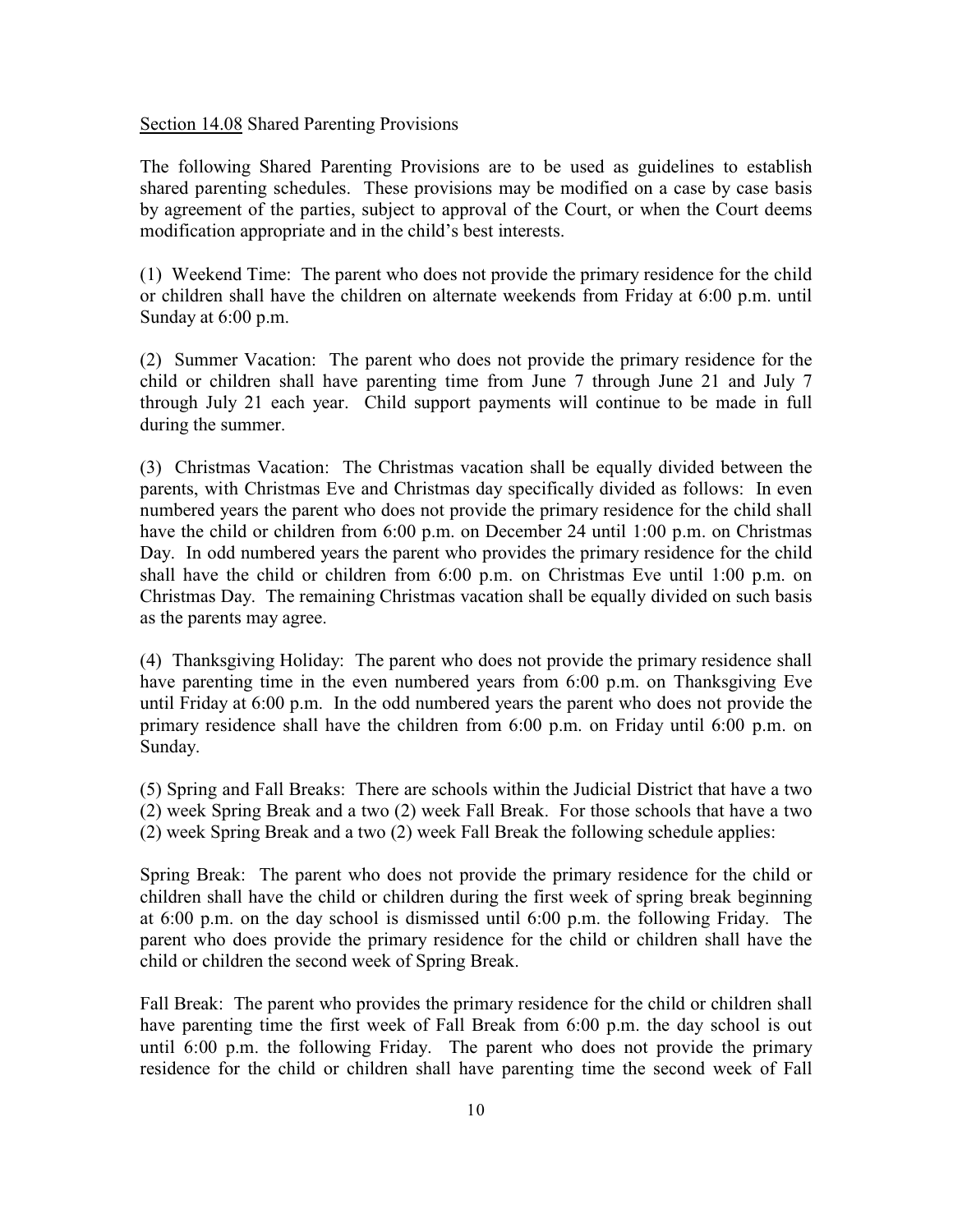Break beginning at 6:00 p.m. the Friday after school is dismissed and continuing until 6:00 p.m. the following Friday.

There are also schools within the Judicial District that have a one (1) week Spring Break and one (1) week Fall Break. For those schools which have a one (1) week Spring Break and a one (1) week Fall Break the following schedule applies:

In the even numbered years the parent who provides the primary residence shall have parenting time during Spring Break. In the even numbered years the parent who does not provide the primary residence shall have parenting time during the fall break.

In the odd numbered years the parent who does not provide the primary residence for the minor child or children shall have parenting time during Spring Break. The parent who does provide the primary residence shall have parenting time during the Fall Break.

(6) Major Holidays: The parent who does not provide the primary residence for the minor child or children shall in the even numbered years have parenting time on the major holidays of Martin Luther King Day, Memorial Day and Labor Day. In odd years the parent who does not provide the primary residence for the child or children shall have President's Day and July 4<sup>th</sup>.

(7) Mother's Day/Father's Day: The child or children shall be with the Mother the entire Mother's Day weekend. The child or children shall be with the Father the entire Father's Day weekend. Weekends for purpose of this provision shall begin at 6:00 p.m. on Friday and end at 6:00 p.m. on Sunday.

(8) Weekend Conflicts: In the event the above schedule deprives the non-custodial parent of regular weekend parenting time with the child or children the parties must fully cooperate in rearranging and rescheduling another weekend for such non-custodial parent.

(9) Telephone Communication: Both parties may call a child at reasonable intervals and times. Further, the child should be allowed to telephone the parents at all reasonable times.

(10) Transportation: Transportation with regard to the above schedule shall be provided by the parent who is receiving the child/children. For example, the non-custodial parent shall provide transportation and pickup the child/children at 6:00 p.m. on Fridays, and the custodial parent is to provide transportation and pick-up the child/children at 6:00 p.m. on Sundays.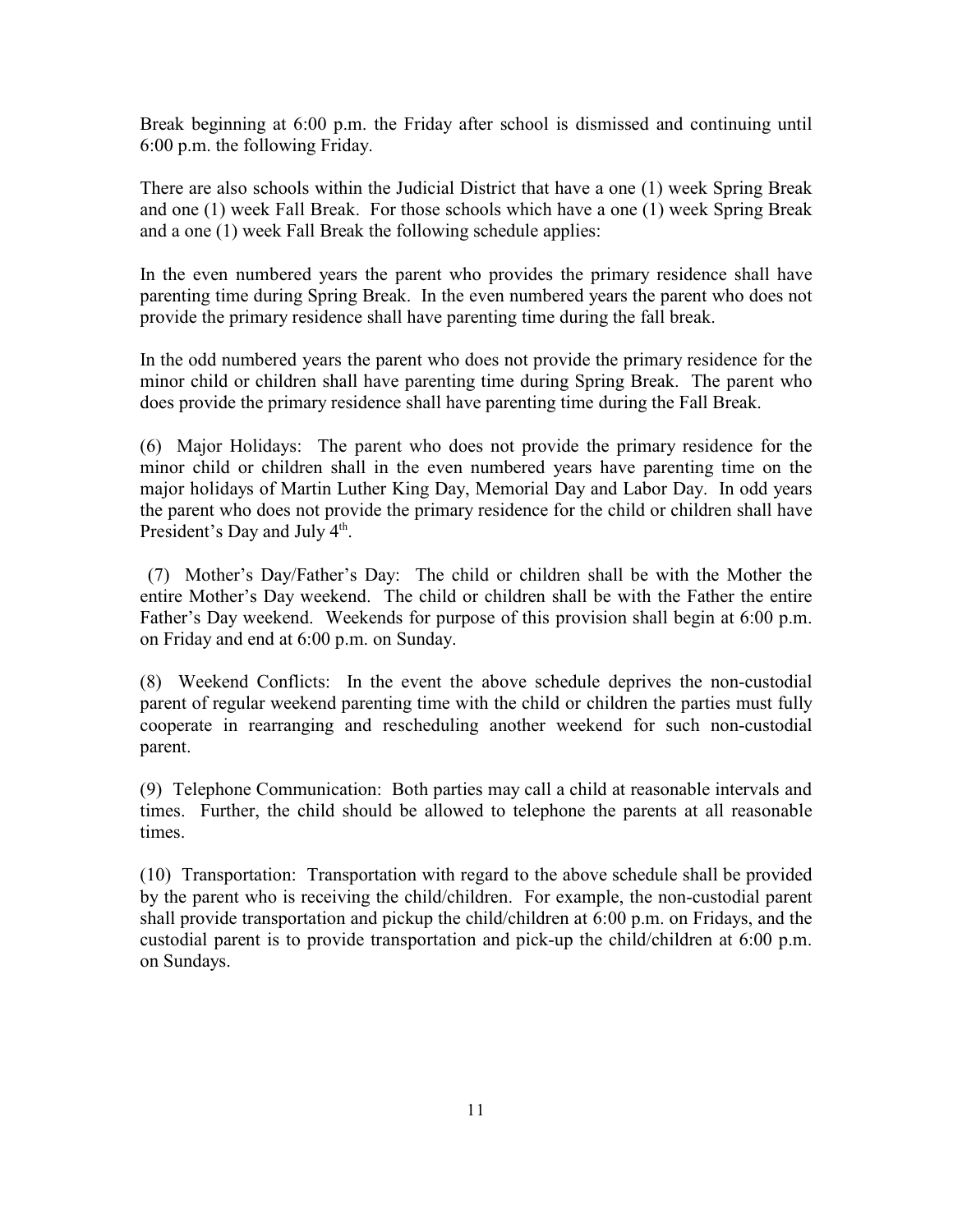## Section 14.09 Adoptions

Adoptions may be set at the request of counsel. See also Rule 17.02 as to the setting of uncontested cases. An adoption shall not be heard until it has been on file for at least thirty (30) days. No agreement of the parties otherwise will be effective to supersede this rule. The party filing the adoption petition shall prepare and tender an order of reference, when required, within ten days of the filing of the petition. Home studies, when required, shall be filed with the Court at least 48 hours prior to the hearing.

## RULE 15: PROCEDURE IN CRIMINAL CASES

## Section 15.01 Arraignments

Arraignments for those indicted in Dyer County shall be conducted on the next Monday beginning at 1:00 p.m. or as soon as possible after indictment. Arraignments for those indicted in Lake County shall be conducted on the next Monday at 1:00 p.m. or as soon as possible after indictment. All persons indicted as well as all retained or appointed attorneys, including attorneys who were appointed to represent any indicted person at the preliminary hearing, must be present on said date and time.

## Section 15.02 Appearance Dates

Upon arraignment of a defendant, said defendant and his counsel shall be given an appearance date. Between arraignment and the appearance date, the Court may entertain a plea based upon a plea agreement. Otherwise, on the appearance date, the defendant, defendant's counsel and a representative of the Attorney General's Office shall appear and at that time, the Court will either:

- (1) consider a plea pursuant to a plea agreement;
- (2) set the case for trial for a date certain;
- (3) reset the appearance for a definite date; or
- (4) dismiss the case.

There will be no negotiations conducted while court is in session on the appearance date. Defense counsel must contact the district attorney's office prior to the appearance date to discuss the case. Plea agreements shall only be accepted prior to the deadline set by the Court.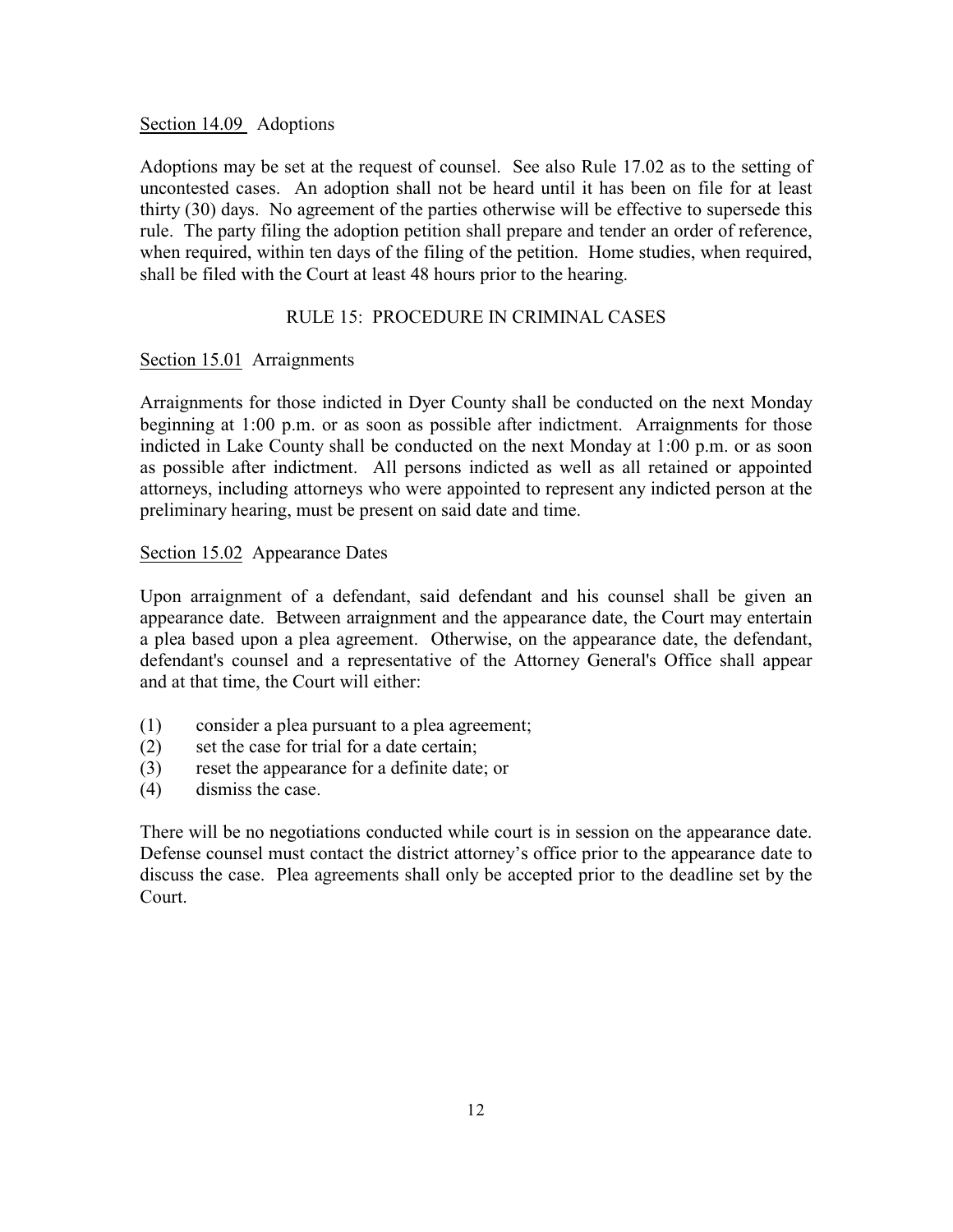## RULE 16: MEDIATION

## Section 16.01 Referral of Cases

Pursuant to Rule 31 of the Rules of the Supreme Court of the State of Tennessee and in accordance with the standing Order of Reference issued by the Circuit and Chancery Courts of Dyer and Lake Counties, each and every eligible civil action, as defined by Rule 31 Section 2(d), is referred to mediation, it being determined that the implementation of such procedure shall expedite and enhance the efforts of the courts to secure the just, speedy and inexpensive determination of disputes.

### Section 16.02 Excepted Cases

Upon motion of any party, an eligible civil action hereby referred for mediation may be excepted from the requirements of this rule should the Court determine, in its sound discretion, that the referenced civil action is not appropriate for mediation.

## Section 16.03 Setting Trial Date

In addition to the procedures established by Rule 6 of these local rules, no eligible civil action (as previously defined) may be set for a trial or final hearing on the merits unless and until such matter has first been scheduled for mediation or, alternatively, a motion has been filed pursuant to Section 16.02 seeking to waive the requirement of mediation for such civil action.

### Section 16.04 Mediator's Compensation

The mediator's fee shall be borne by the parties equally, initially, subject to possible reapportionment at trial or through further orders assessing such costs.

### RULE 17: INTERCHANGE

Section 17.01 Order of Interchange

The trial judges within the district may freely interchange in both civil and criminal cases without the necessity of notice or entry of a formal order of interchange.

Section 17.02 Presentation of Uncontested Divorces, Workers' Compensation Settlements and Other Uncontested Matters

Uncontested divorces, workers' compensation settlements, minors' settlements and any other uncontested matter may be heard by either trial judge regardless of the court in which the matter was filed. No order of interchange shall be required. The purpose of this Rule is to expedite such uncontested matters when the judge of the court in which the matter is pending may not be as readily available as the other judge.